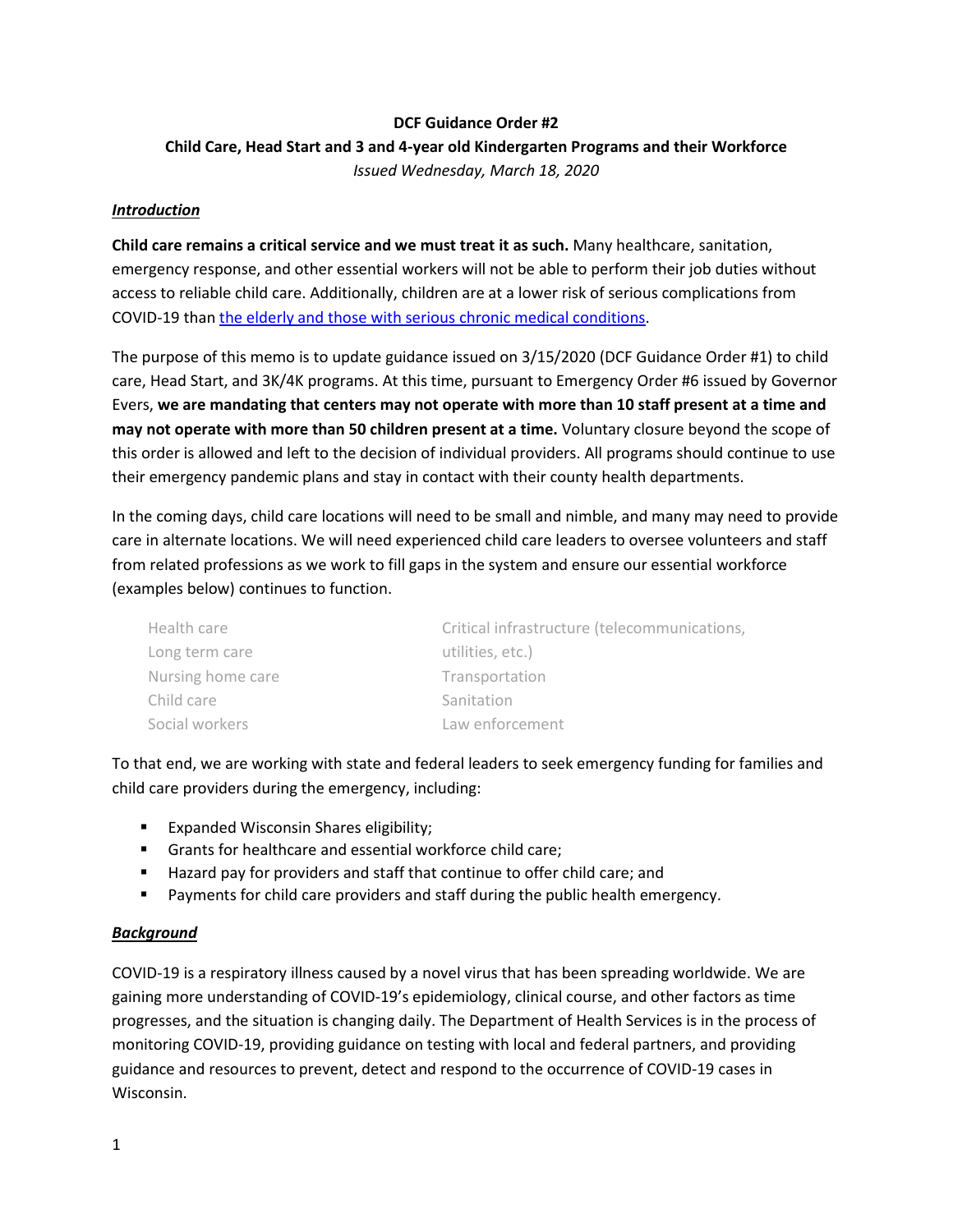At this time, DHS is identifying more positive cases of COVID-19 in Wisconsin. Programs should prepare for possible impacts of COVID-19 and take precautions to prevent the spread of COVID-19, as well as other infectious diseases, including influenza.

On March 13, 2020, Governor Evers ordered the Secretary of the Department of Health Services to close all public and private Wisconsin schools for purposes of pupil instruction and extracurricular activities, beginning Wednesday, March 18, 2020, until the conclusion of the health emergency.

This guidance below is for programs that meet the size threshold established in EO #6, that elect to continue operating, understand how to help prevent the transmission of COVID-19 within their facilities and among their workforce. It also aims to help programs react quickly should a case be identified. The guidance includes considerations to help administrators plan for the continuity of caring for children. Additionally, the administration is working with health care, child care providers, and the National Guard to explore options to serve health care workers through on-site care. It is important that these facilities can provide the same level of care and health precautions for staff and children. We will be working over the coming days to provide further information and guidance.

# *Guidance*

The following information provides guidance on how to respond to specific scenarios. In all scenarios, we encourage and recommend the following considerations.

#### **Assess medically vulnerable populations:**

Assess the impact of the disease on employees and students that may be at higher risk for COVID-19 health complications. In schools without school nurses, principals are recommended to have a confidential list of students with chronic illness and special health care needs. These students may be at a higher risk and need more immediate separation from other students. Maintain confidentiality of the student or staff member as required by the Americans with Disabilities Act and the Family Education Rights and Privacy Act. Consider alternatives for providing essential medical and social services for students.

Continue providing necessary services for children with special healthcare needs, or work with Wisconsin Title V Children and Youth with Special Health Care Needs (CYSHCN) Program.

#### **Teach children and staff to:**

- Cough or sneeze into their sleeved arm or cover their nose and mouth with a tissue. Throw away the tissue after they use it and wash hands.
- Avoid touching their eyes, nose, or mouth.
- Wash their hands frequently and for at least 20 seconds with soap and water, especially after they cough or sneeze; an alcohol-based hand rub can be used if soap and water are not nearby.
- Avoid sharing cups and eating utensils with others.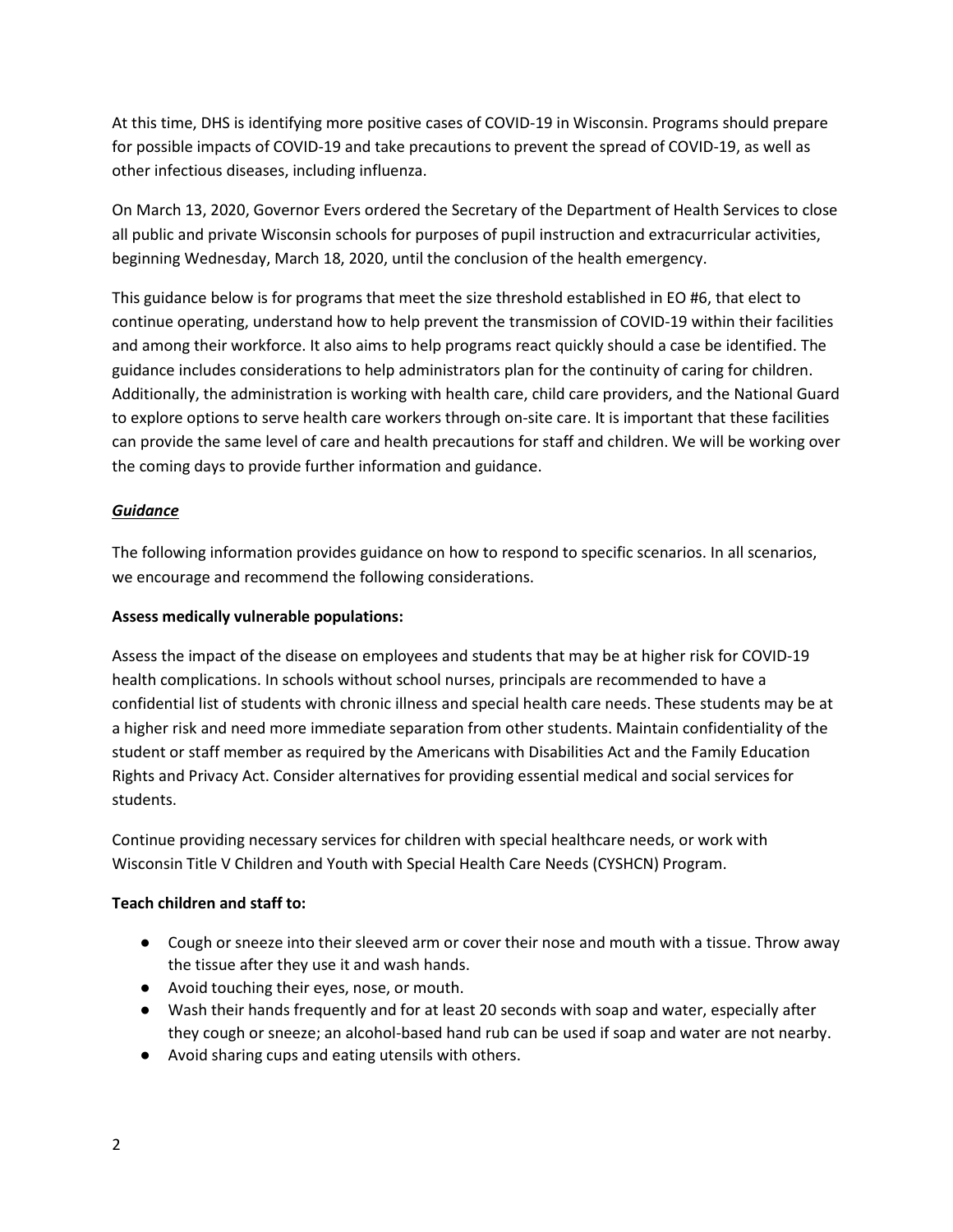- Clean and disinfect frequently touched objects and surfaces like doorknobs, tables, drinking fountains and handrails. Regular cleaning products can be used. See an additional list of [recommended products.](https://www.americanchemistry.com/Novel-Coronavirus-Fighting-Products-List.pdf)
- Family style serving should be avoided, if possible. It is recommend that the adults prepare each child's plate using gloves.
- If napping mats are used, children should be kept at least 6 feet apart if possible and mats should be cleaned after each use.

# **Support children, families, and child care staff:**

In addition to providing information regarding program actions and the latest information regarding COVID-19, children, family, and staff can benefit from information regarding emotional support. Here are some resources that could be helpful.

- [Parent/Caregiver Guide to Helping Families Cope with the Coronavirus Disease 2019](https://www.nctsn.org/resources/parent-caregiver-guide-to-helping-families-cope-with-the-coronavirus-disease-2019?utm_source=ebulletin&utm_medium=email&utm_campaign=nctsn-ebulletin)
- [WHO Infographic Helping Children Cope](https://www.who.int/docs/default-source/coronaviruse/helping-children-cope-with-stress-print.pdf?sfvrsn=f3a063ff_2)
- [National Association of School Psychologists Helping Kids Cope](https://www.nasponline.org/resources-and-publications/resources-and-podcasts/school-climate-safety-and-crisis/health-crisis-resources/talking-to-children-about-covid-19-(coronavirus)-a-parent-resource)

#### **Additional Resources:**

● [CDC's Interim Guidance For Administrators of US Childcare Programs and K-12 Schools to Plan,](https://www.cdc.gov/coronavirus/2019-ncov/specific-groups/guidance-for-schools.html)  [Prepare, and Respond to COVID-19](https://www.cdc.gov/coronavirus/2019-ncov/specific-groups/guidance-for-schools.html) webpage includes useful information for creating an outbreak response plan. DCF guidance supersedes CDC guidance in regard to these programs.

# **Scenario 1: Evidence of COVID-19 transmission in Wisconsin, no known cases among children or staff in facility**

Programs are encouraged to use prevention and mitigation strategies rather than closing facilities until there is evidence that a case is linked to the facility in some way. Programs should consult with local public health and state public health to assess the current risk level within the community.

# ● **Disinfection guidance**

- $\circ$  Clean and disinfect frequently touched surfaces daily, such as tables, chairs, railings, and toys. Use the cleaning agents that are usually used in these areas and follow the directions on the label.
- o See the [CDC COVID-19 Disinfection Guidance](https://www.cdc.gov/coronavirus/2019-ncov/community/organizations/cleaning-disinfection.html) an[d general CDC disinfection guidance](https://www.healthychildren.org/English/health-issues/conditions/prevention/Pages/Cleaners-Sanitizers-Disinfectants.aspx) for more information.
- **Travel considerations**
	- $\circ$  Children and staff returning from currently impacted countries or regions of the US with known or undetermined sustained community transmission (from CDC, [global map](https://www.cdc.gov/coronavirus/2019-ncov/locations-confirmed-cases.html) and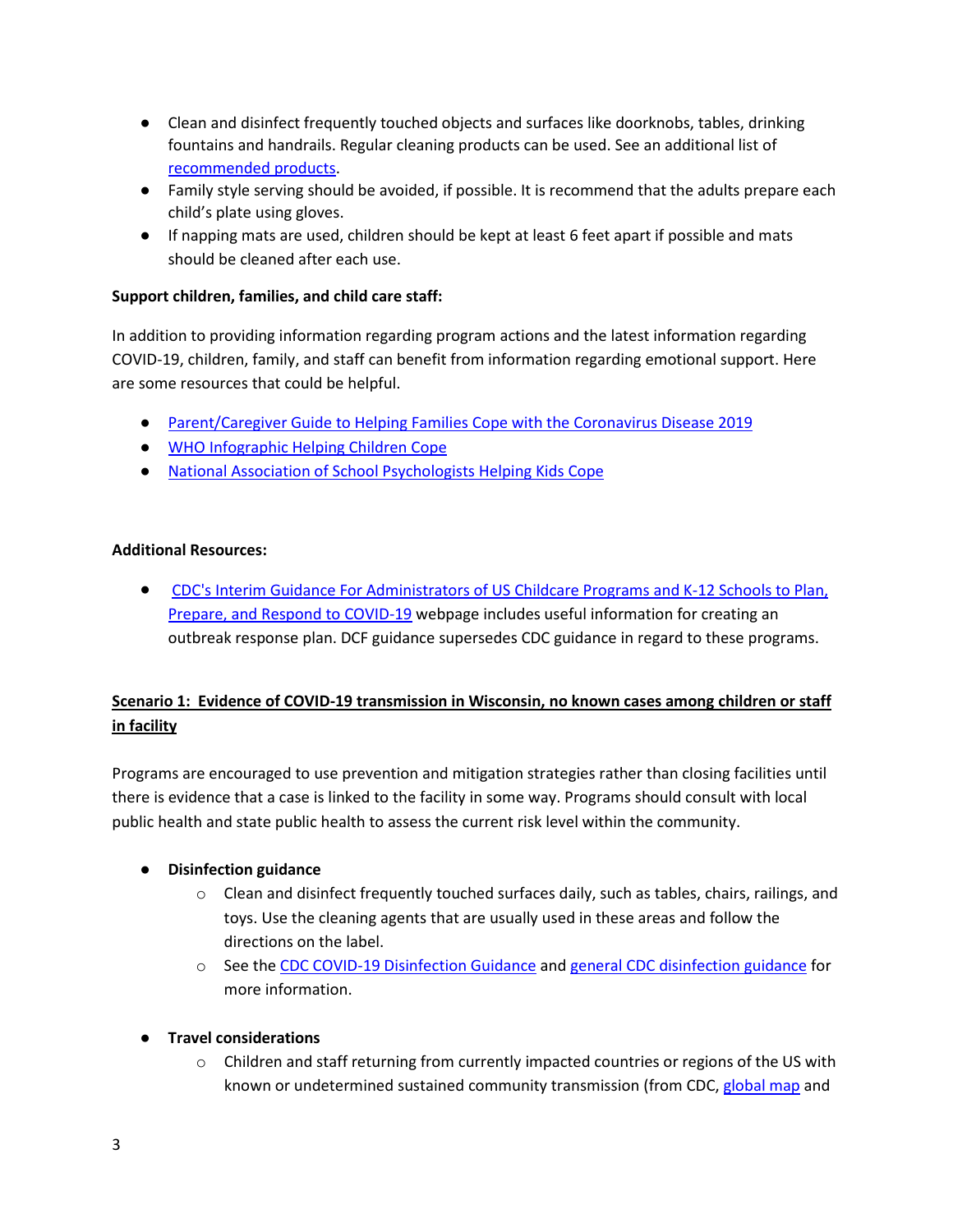[US map\)](https://www.cdc.gov/coronavirus/2019-ncov/cases-in-us.html) will be required to be under quarantine for 14 days upon return. Quarantine means the separation of a person or group of people reasonably believed to have been exposed to a communicable disease but not yet symptomatic, from others who have not been so exposed, to prevent the possible spread of the communicable disease.

#### ● **Stay informed of the local COVID-19 situation**

o Monitor th[e CDC COVID-19 website](https://www.cdc.gov/coronavirus/2019-nCoV/index.html) and the [WI Department of Health Services website](https://www.dhs.wisconsin.gov/disease/covid-19.htm) for the latest information.

# ● **Communications**

 $\circ$  Maintain regular communications with parents and your local public health department about your response plans and current mitigation strategies.

#### ● **Review, update, and implement emergency operations plans (EOPs)**

- $\circ$  This should be done in collaboration with local health departments and other relevant partners. Emphasis should be given to the components, or annexes, of the plans that address infectious disease outbreaks.
- $\circ$  Ensure the plan includes strategies to reduce the spread of a wide variety of infectious diseases (e.g., seasonal influenza). Effective strategies build on everyday program policies and practices.
- o [CDC's Get Your School Ready for Pandemic Flu](https://www.cdc.gov/nonpharmaceutical-interventions/pdf/gr-pan-flu-ed-set.pdf) is a toolkit developed for addressing pandemic influenza. While this guide was developed for influenza in schools, it provides detailed information about how to implement community mitigation strategies, which are largely also applicable when planning for COVID-19. Also see the Pandemic Flu [Checklist for childcare programs.](https://www.cdc.gov/nonpharmaceutical-interventions/pdf/pan-flu-checklist-childcare-program-administrators-item3.pdf)
	- Develop communication plans for sharing information with partners, including parents, staff, and local and state public health departments. Plans may include information such as changes in absenteeism and disease surveillance efforts to detect and respond to an outbreak.

# ● **Implement strategies to reduce the spread of respiratory illnesses within facilities**

- o Educate staff on symptoms of illness and preventative actions.
- $\circ$  Common-sense preventive actions for children and staff can be highly effective methods of reducing the spread of respiratory illness in the facility population. Measures include: staying home when sick; appropriately covering coughs and sneezes; cleaning frequently touched surfaces with diluted household bleach solutions, alcohol solutions with at least 70% alcohol, or most common EPA-registered household disinfectants; and washing hands often and thoroughly (including asking children and staff to wash hands upon entry to the building and after coughing, sneezing, etc.).
	- CDC has resources such as posters with messages for staff about staying home [when sick](https://www.cdc.gov/nonpharmaceutical-interventions/pdf/stay-home-youre-sick-employers-item4.pdf) and how to [avoid spreading germs.](https://www.cdc.gov/nonpharmaceutical-interventions/pdf/dont-spread-germs-work-item3.pdf)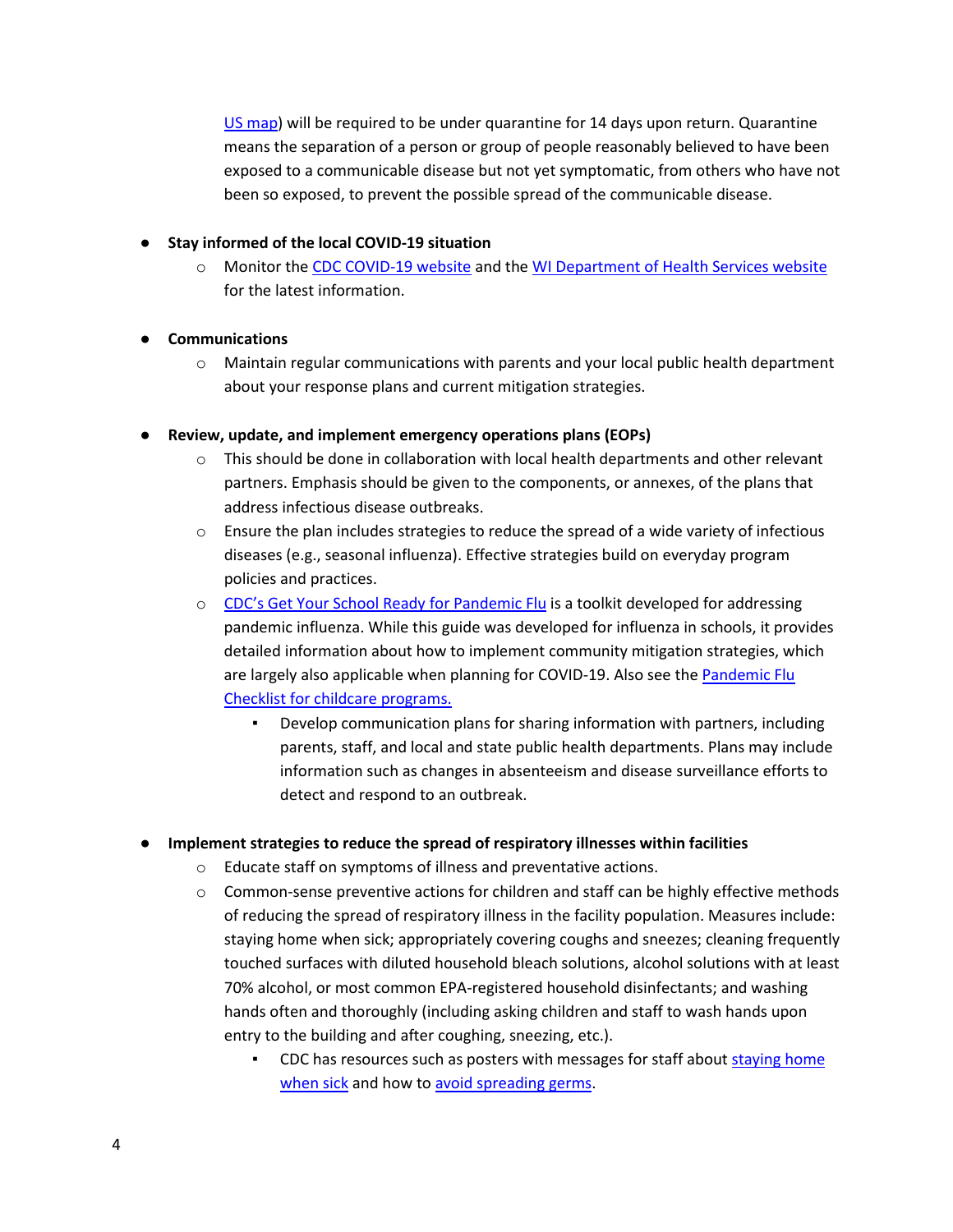- CDC also has posters with messages and graphics for children o[n appropriate](https://www.cdc.gov/handwashing/posters.html)  [handwashing technique,](https://www.cdc.gov/handwashing/posters.html) which should be posted by all restrooms.
- Other health and education professional organizations may also have helpful resources your school can use or share. For example, the American Academy of Pediatrics provides information on [germ prevention strategies](https://www.healthychildren.org/English/health-issues/conditions/prevention/Pages/Germ-Prevention-Strategies.aspx) and reducing the spread of illness.
- $\circ$  Facilities may also consider additional strategies to continually monitor children and staff for potential illness. These strategies may include:
	- Regular health checks for children and staff for symptoms of COVID-19 and restricting entry to individuals if they meet any of the exclusion criteria:
		- Exclude children or staff with fever (>100.4°F) AND respiratory symptoms (cough, shortness of breath) until at least 24 hours after they no longer have a fever or signs of a fever (chills, feeling very warm, flushed appearance, or sweating) without the use of fever-reducing medicine.
			- o Ill children and staff should be separated from others until they can be picked up or go home.
		- Travel in the past 14 days to countries or regions of the United States known to have widespread community transmission of COVID-19. Monitor the CDC website for a list of current countries with travel notices. See information here[: https://www.cdc.gov/coronavirus/2019](https://www.cdc.gov/coronavirus/2019-ncov/cases-in-us.html) [ncov/cases-in-us.html.](https://www.cdc.gov/coronavirus/2019-ncov/cases-in-us.html)
		- Any staff or visitors who had close contact with a case of COVID-19 at home or in the community.
- o Implement social distancing measures
	- Reduce the frequency of social gatherings and limit the number of attendees per gathering.
	- Alter schedules to reduce mixing (e.g., stagger mealtimes, drop off/pick up times).
	- Reduce public entry into program (e.g., facilitate drop off and pick up outdoors)
	- Provide guidance to parents and staff to remind them of the importance of social distancing measures while program is closed.
	- Limit nonessential visitors.
- $\circ$  Provide guidance to parents and staff to remind them of the importance of social distancing measures while in the community.

# ● **Support flexible attendance for children and staff**

 $\circ$  Ask parents and staff to report the reason for their absence and, if the child or staff are ill, develop a system for tracking symptoms they are experiencing.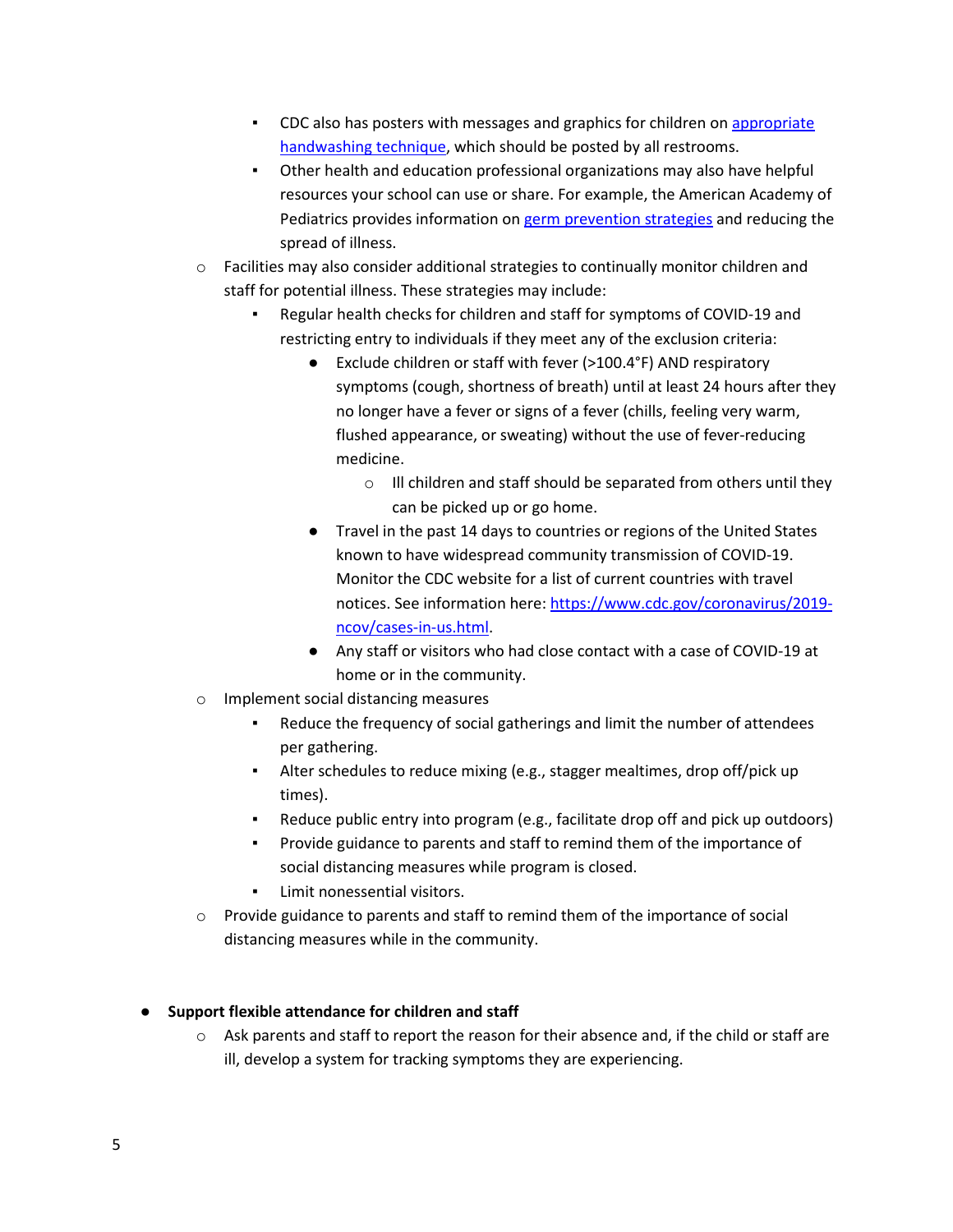- $\circ$  Alert local health officials about large increases in child or staff absenteeism, particularly if absences appear due to respiratory illnesses (like the common cold or the "flu," which have symptoms similar to symptoms of COVID-19).
- o Review attendance and sick leave policies. Encourage children and staff to be alert for symptoms of respiratory infection, and *require* that children and staff stay home when sick. Use flexibility, when possible, to allow staff to stay home to care for sick family members.
- $\circ$  Identify critical job functions and positions, and plan for alternative coverage by crosstraining staff.
- $\circ$  Determine what level of absenteeism will disrupt continuity of providing adequate care for children.

# **Establish procedures for sick children and staff at the facility**

- $\circ$  Send children and staff who present with fever and respiratory infection symptoms home immediately. Separate them from others until they go home. When feasible, identify areas where these individuals can be isolated from others until they can leave the facility.
- $\circ$  If the program has a health office onsite, consider using the health office for children with flu-like symptoms and a satellite location for first aid or medication distribution.
- $\circ$  Parents of children at increased risk for severe illness should discuss with their health care provider whether those children should stay home in case of program-based cases or community spread.
- $\circ$  Staff at increased risk for severe illness should have a plan to stay home if there are program-based cases or community spread. More information can be found here: [https://www.cdc.gov/coronavirus/2019-ncov/specific-groups/high-risk](https://www.cdc.gov/coronavirus/2019-ncov/specific-groups/high-risk-complications.html)[complications.html.](https://www.cdc.gov/coronavirus/2019-ncov/specific-groups/high-risk-complications.html)

# ● **Monitor potential cases of infection for children, families, and staff**

- $\circ$  If the potential case has recently returned from a trip, follow current guidance regarding travel histor[y provided on the DHS site under the General Travel Guidance section.](https://www.dhs.wisconsin.gov/covid-19)
- $\circ$  If a child or staff person has a pending test, they are asked to self-isolate until they receive results of their test.
- $\circ$  For children or staff who have had contact with or are residing with a family member with a pending test:
	- If the person in question is asymptomatic (showing no signs of illness), no immediate action is needed.
	- If the person in question is symptomatic (showing signs of illness), the person should self-isolate.
- $\circ$  If a child or staff person has had contact with someone with a confirmed test, that person should self-quarantine if they feel well, self-isolate if they feel ill, and consider contacting their healthcare provider.